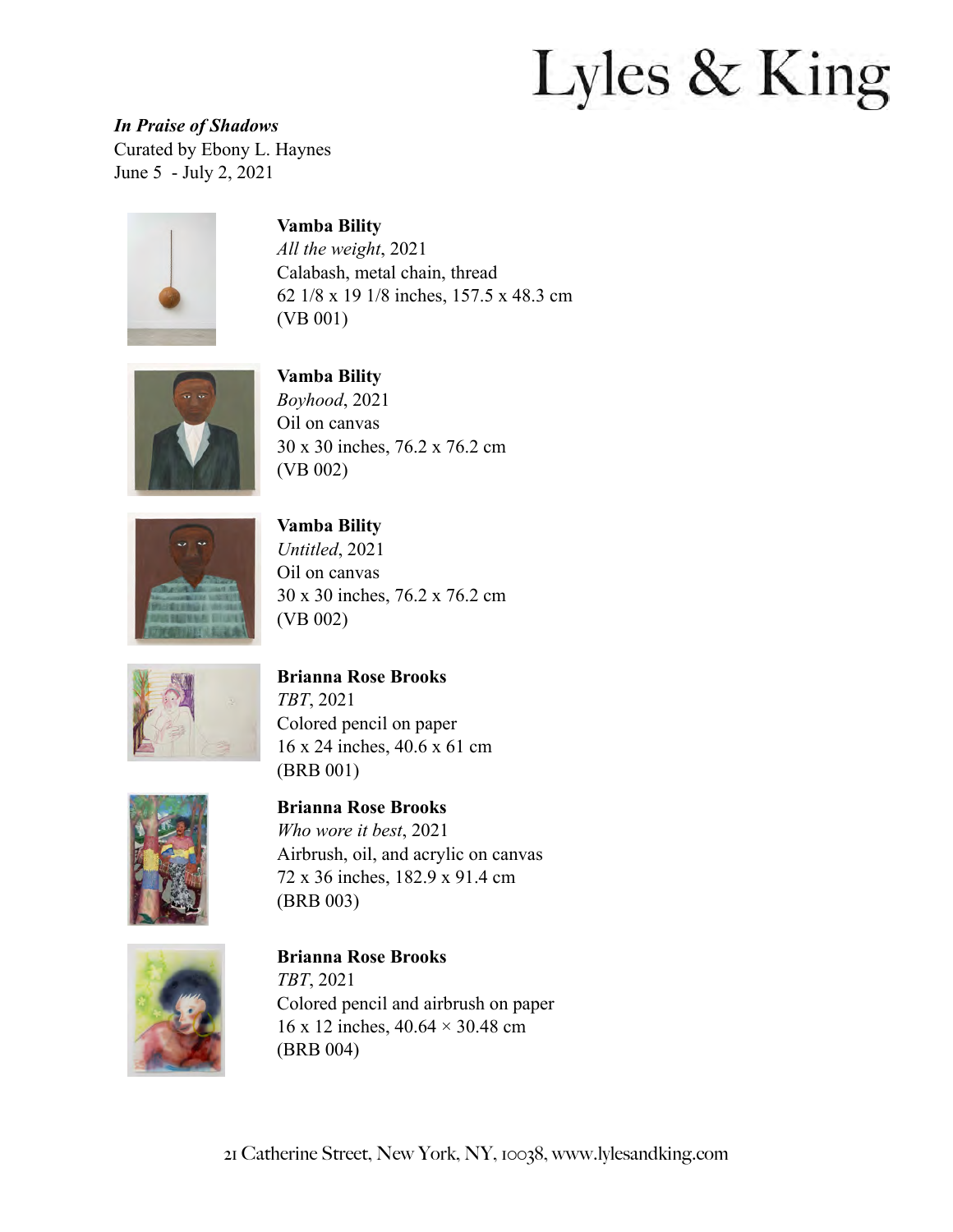

## **David Craig**

*I Dont Know How I Could be More Disappointed*, 2021 Found canopy tent, swivel Dimensions variable (DC 001)



**David Craig** *Untitled*, 2021 Copper and rust on paper 32 x 24 inches, 81.3 x 61 cm (DC 002)



## **David Craig**

*Untitled*, 2021 Copper and rust on paper 32 x 24 inches, 81.3 x 61 cm (DC 004)

## **Nathaniel Donnett**

*Dark Matter, Dark Energy; Untitled*, 2021 Charcoal, graphite, ink on paper 16 x 20 inches, 40.6 x 50.8 cm (ND 001)



### **Nathaniel Donnett**

*Dark Matter, Dark Energy; I don't know where I am going but I know where I've been*, 2021 Charcoal, graphite duct tape, ink on paper 16 x 20 inches, 40.6 x 50.8 cm (ND 002)



#### **Nathaniel Donnett**

*Dark Matter, Dark Energy; Untitled*, 2021 Duct tape, ink, on paper 16 x 20 inches, 40.6 x 50.8 cm (ND 003)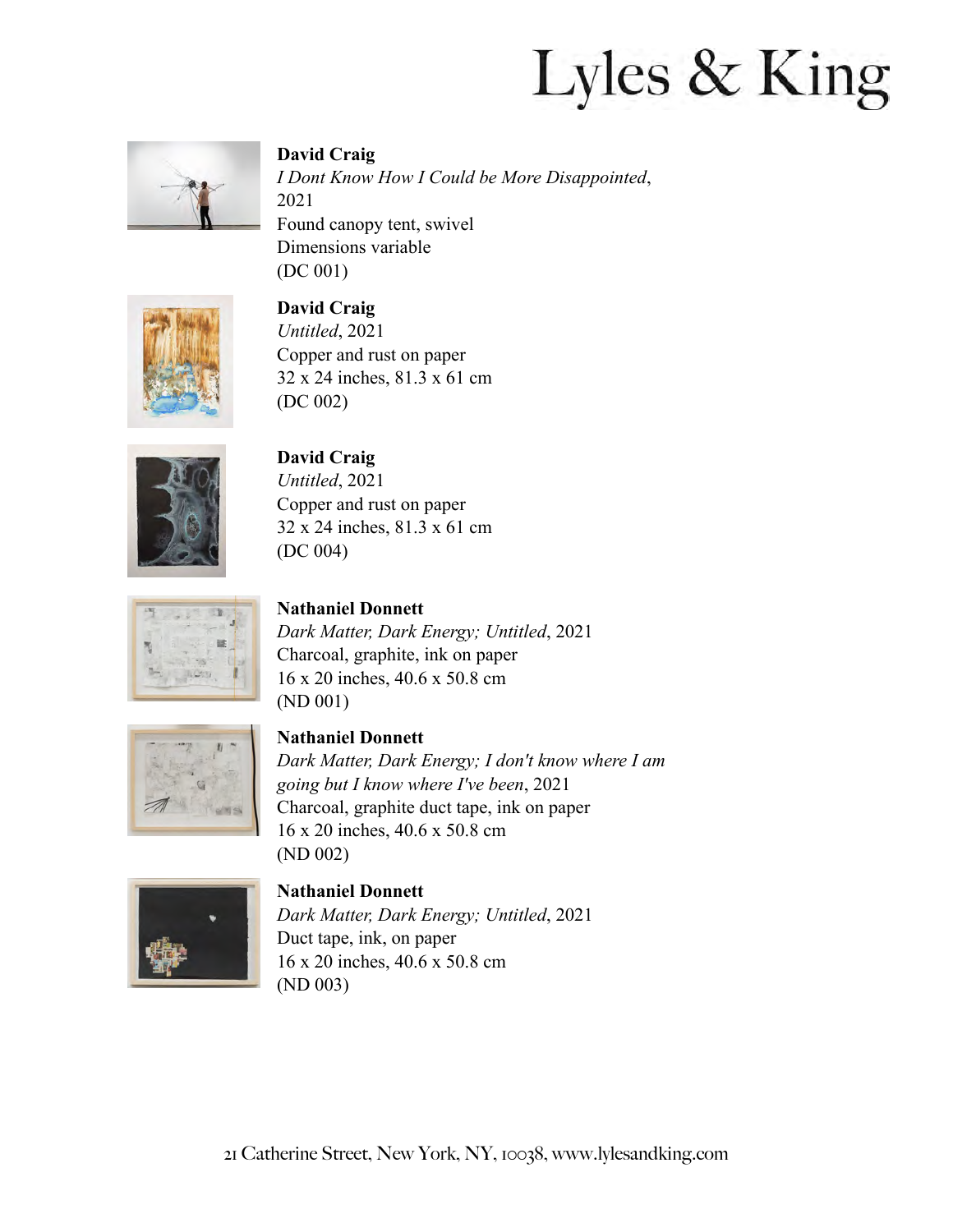

### **Nathaniel Donnett**

*Untitled*, 2021 Duct tape, shoelaces, colored pencil on paper 16 x 20 inches, 40.6 x 50.8 cm (ND 004)



## **Nathaniel Donnett**

*Dark Matter, Dark Energy; Masked*, 2021 Gold leaf on paper bag 16 x 20 inches, 40.6 x 50.8 cm (ND 005)



#### **Nathaniel Donnett**

*And...*, 2021 tv monitor, video; 11:33 16 x 20 inches, 40.6 x 50.8 cm (ND 006)



#### **Nathaniel Donnett**

*Dark Matter, Dark Energy; A poetry that would articulate its own construction*, 2021 Fake gold chains, duct tape 16 x 20 inches, 40.6 x 50.8 cm (ND 007)



**Nathaniel Donnett** *Science Fiction by Ornette Coleman*, 2021 Album cover, vinyl 12 x 12 inches, 30.5 x 30.5 cm (ND 008)



#### **Nathaniel Donnett** *Dark Matter: A Century of Speculative Fiction from the African Diaspora*, 2021 Book, ziploc bag 9 x 10 inches, 22.9 x 25.4 cm (ND 009)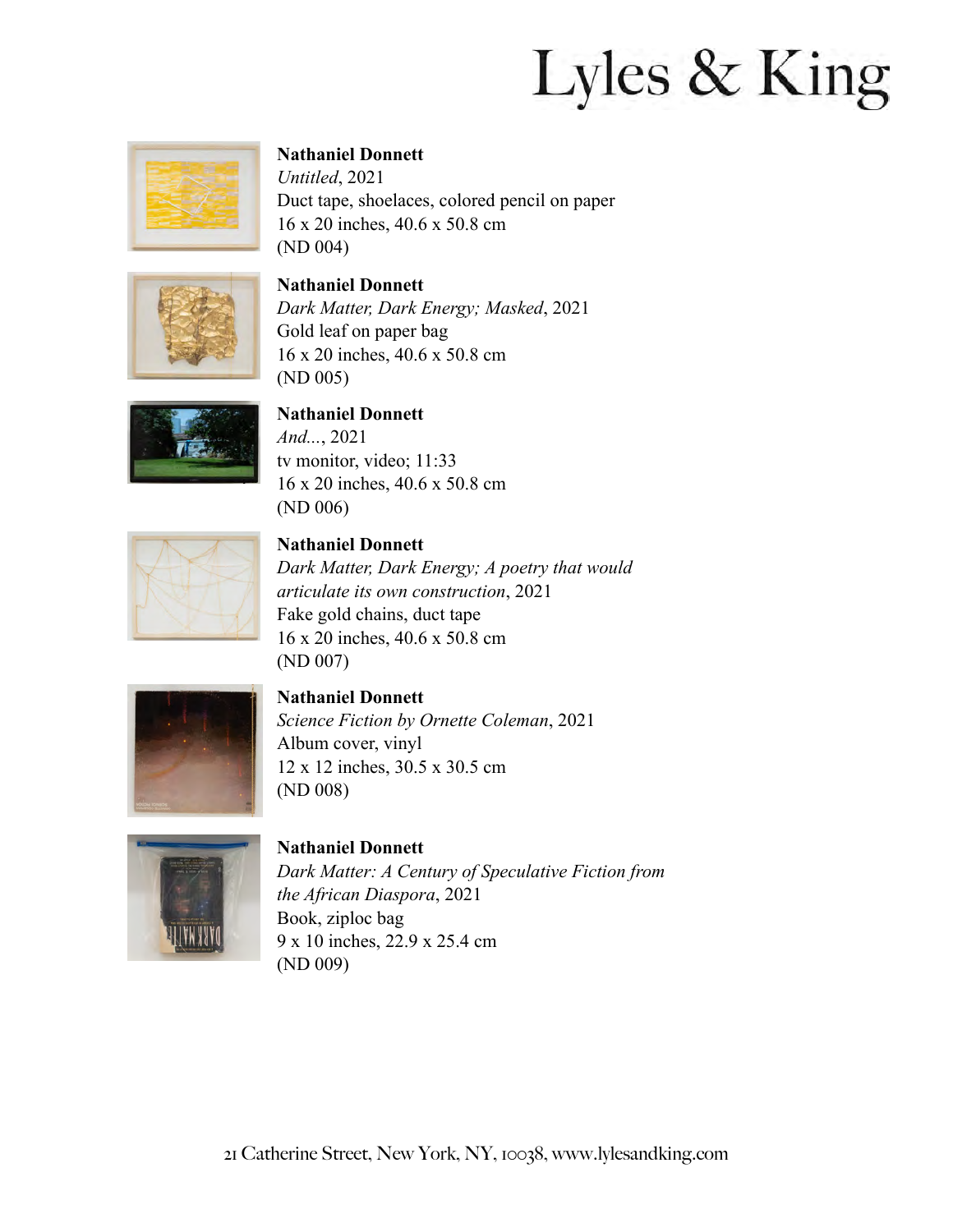

#### **Leyla Faye**

*Wash Day*, 2021 Acrylic and mixed-media on canvas 67 x 72 inches, 170.2 x 182.9 cm (LF 006)



**Danielle De Jesus**

*Plus 4997*, 2021 Oil and acrylic on linen and plexi glass 72 x 48 inches, 182.9 x 121.9 cm (DDJ 001)



**Danielle De Jesus** *Carmelo's Garden*, 2021 Oil and acrylic on linen and plexi glass 46 x 58 inches, 116.8 x 147.3 cm (DDJ 002)



## **Kate Meissner**

*Extraction*, 2021 Oil on canvas 40 x 40 inches, 101.6 x 101.6 cm (KM 001)



## **Kate Meissner**

*Stage Play*, 2021 Oil on canvas 16 x 18 inches, 40.6 x 45.7 cm (KM 002)



### **Kate Meissner**

*Thread*, 2021 Oil on linen 22 x 32 inches, 55.9 x 81.3 cm (KM 003)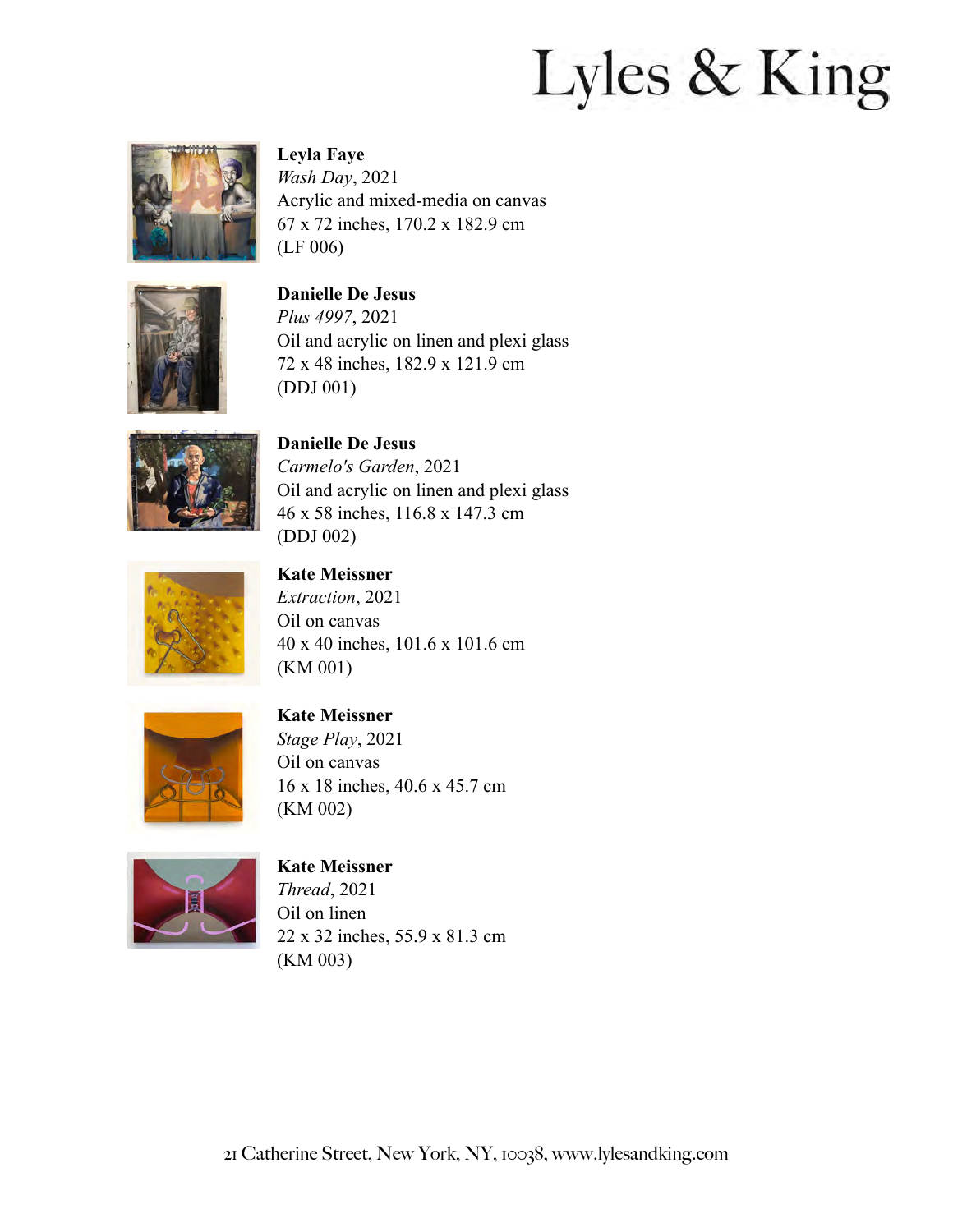

### **Mich Miller**

*Transpiraling*, 2021 Acrylic painting on wood tondo 44 x 44 inches, 111.8 x 111.8 cm (MM 002)



## **Mich Miller**

*Is disco masculine or feminine*, 2021 Acrylic and airbrush painting on birchwood panel 44 x 44 inches, 111.8 x 111.8 cm (MM 003)



**Gabriel Mills** *Our Last Night Together*, 2021 Oil on wood panel 48 x 48 x 1 1/2 inches, 121.9 x 121.9 x 3.8 cm (GM 001)



**Gabriel Mills**

*Midnight Air*, 2021 Oil on wood panel 48 x 48 x 1 1/2 inches, 121.9 x 121.9 x 3.8 cm (GM 002)



**Dala Nasser** *Scroll and Key-Gate*, 2019 Iron oxide, salt, ash, discarded fabric, resin, charcoal, liquid latex 94 1/2 x 78 3/4 inches, 240 x 200 cm (DN 001)



**Alina Perez** *Held Together*, 2021 Charcoal and pastel on paper 12 x 9 inches, 30.48 × 22.86 cm (AlP 004)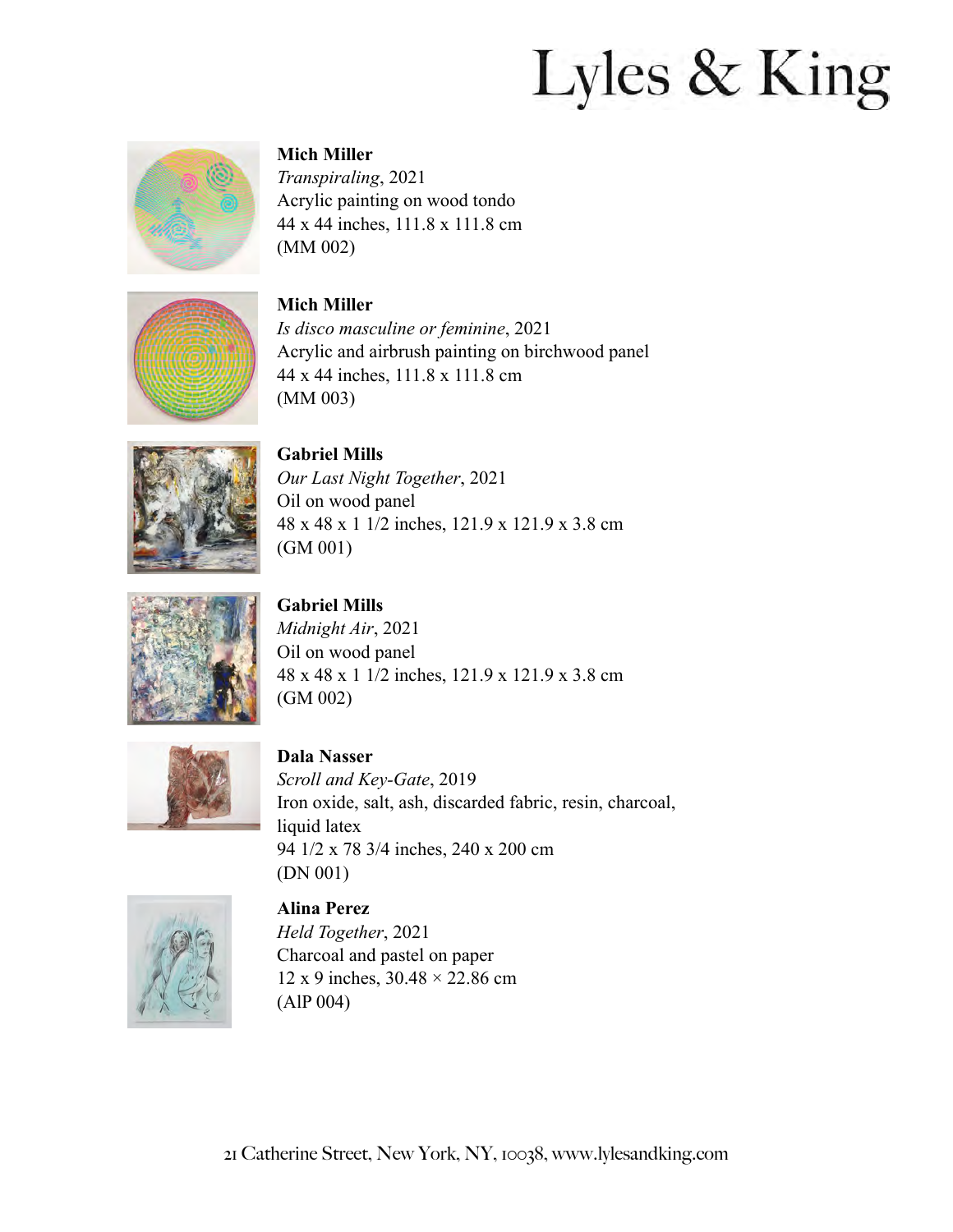

#### **Alina Perez**

*Wet*, 2021 Charcoal and pastel on paper 9 x 12 inches, 22.86 × 30.48 cm (AlP 005)



**Alina Perez** *Self Portrait in the Studio*, 2021 Charcoal on paper 40 x 32 inches, 101.6 x 81.3 cm (AlP 001)



**Tamen Perez** *TBT (Extraction series)*, 2021 Acrylic on linen 82 x 70 inches, 208.3 x 177.8 cm (TP 001)



**Tamen Perez** *Sandia (Extraction series)*, 2021 Acrylic on linen 23 x 17 inches, 58.4 x 43.2 cm (TP 002)



### **Sara Rahmanian**

*Night*, 2021 Acrylic on canvas board 48 x 36 inches, 121.9 x 91.4 cm (SAR 001)



#### **Jonathan Rajewski** *Untitled*, 2020-2021 42 1/8 x 29 1/8 x 25 1/2 inches, 106.7 x 73.7 x 64.8 cm (JR 001)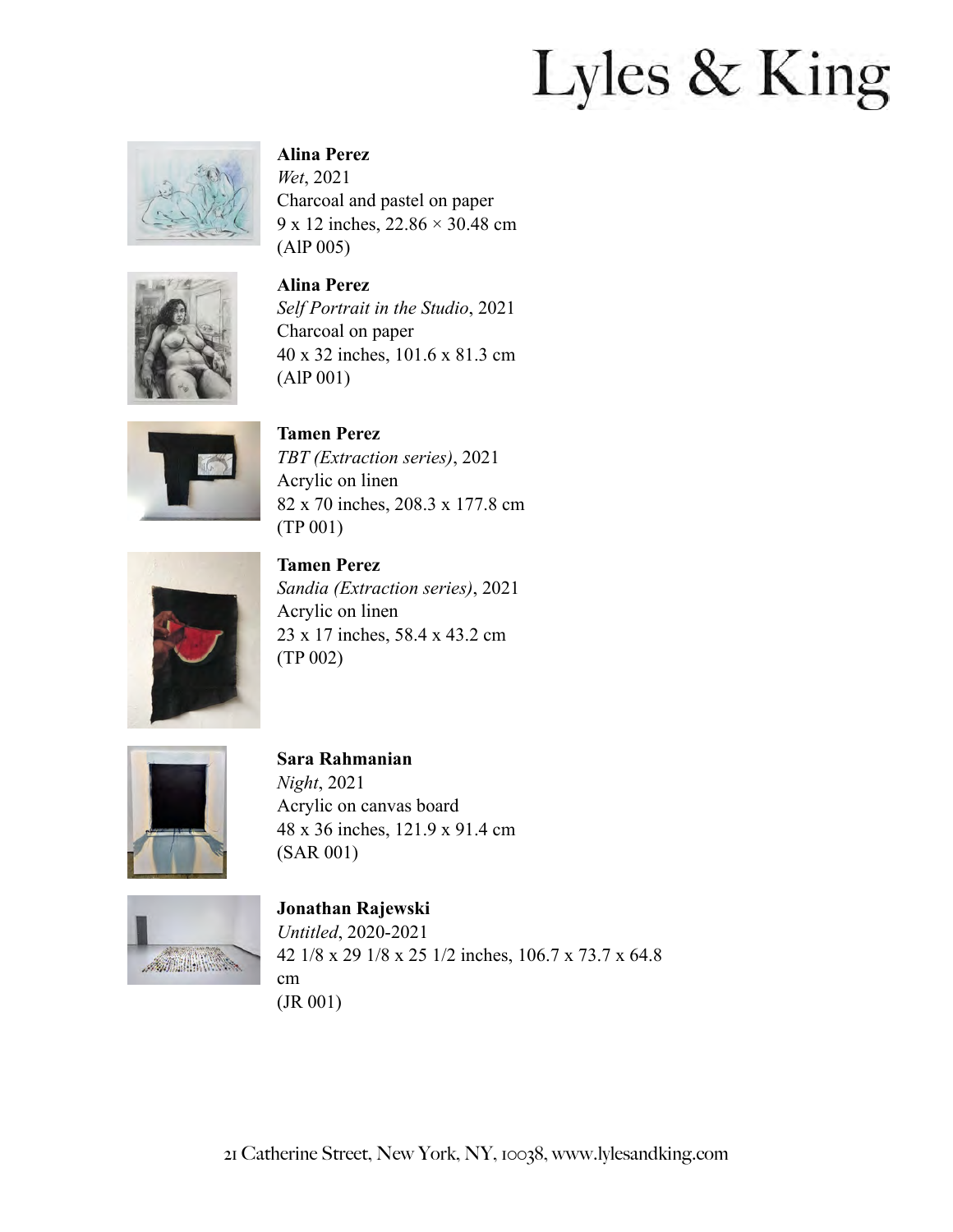

### **Emma Safir**

*Stretch 1* , 2021 digital collage printed on silk, neoprene, smocking, applique, pine, upholstery foam, silk thread, flashe paint 28 x 18 x 1 1/2 inches, 71.1 x 45.7 x 3.8 cm (ES 001)



## **Emma Safir**

*Stretch II*, 2021 digital collage printed on silk, neoprene, smocking, applique, pine, upholstery foam, silk thread, flashe paint 28 1/2 x 18 1/2 x 1 1/2 inches, 72.4 x 47 x 3.8 cm (ES 002)



#### **Chibuike Uzoma**

*MOONS*, 2020-2021 Oil on canvas in artist frame 20 7/8 x 16 3/4 inches, 53 x 42.5 cm (CU 011)



### **Chibuike Uzoma**

*Moons*, 2020-21 Oil on canvas mounted on board 20 x 16 inches, 50.8 x 40.6 cm (CU 009)



#### **Chibuike Uzoma**

*GRACE*, 2021 Oil on canvas 20 x 16 inches, 50.8 x 40.6 cm (CU 005)



## **Curtis Welteroth** *Forest with Asshole*, 2021 Oil, acrylic, and modeling clay on canvas over panel 8 x 10 inches, 20.3 x 25.4 cm (CW 002)